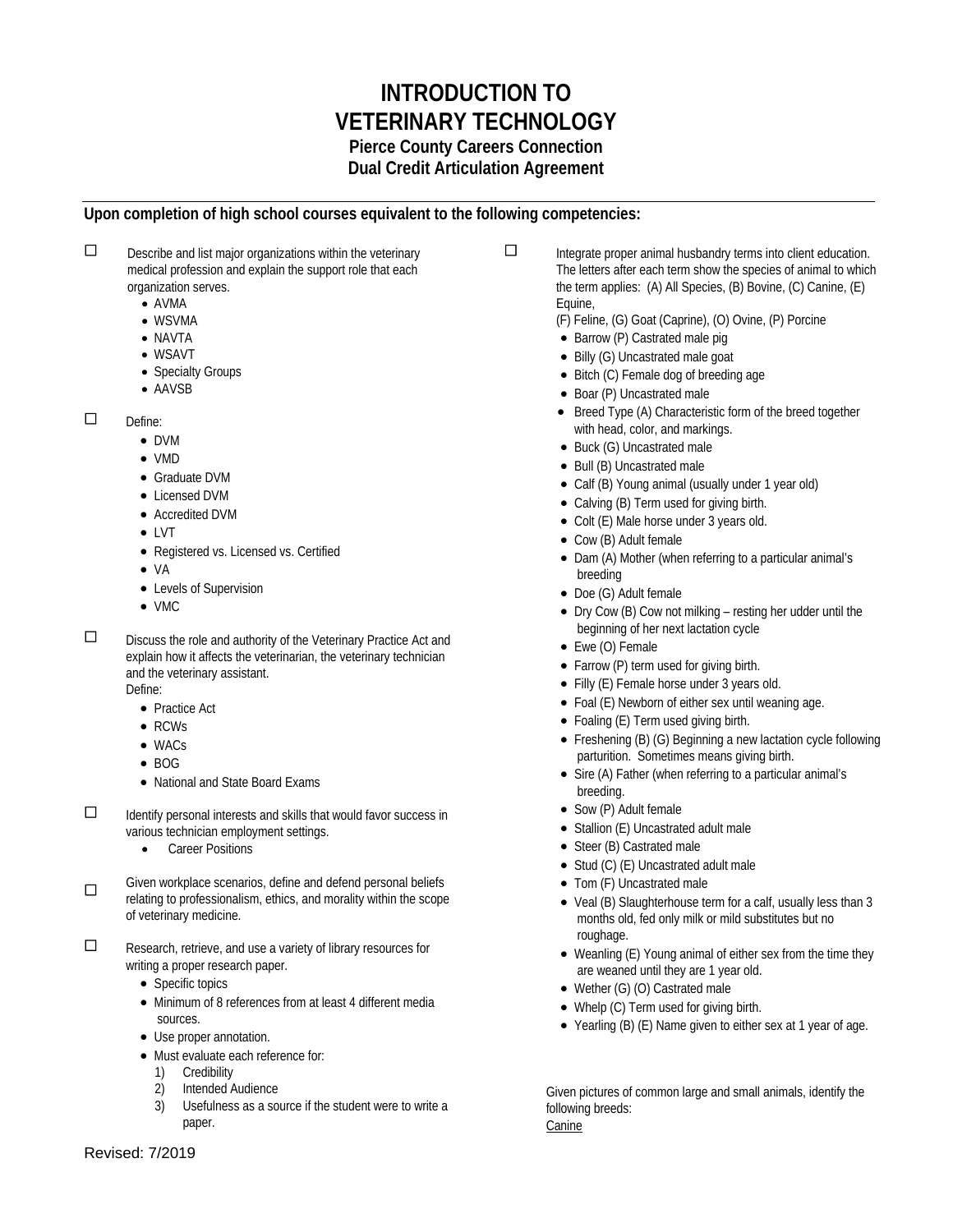- 
- 
- 
- 
- 
- 
- 
- 
- 
- 
- 
- 
- 
- 
- 
- 
- 
- 
- 
- 
- 
- 
- 
- 
- 
- 
- 
- 
- 
- 
- 
- 
- 
- 
- 
- 
- 
- 
- 
- 
- 
- 
- 
- 
- 
- 
- 
- 
- 
- 
- 
- 
- e Alredale Terrier<br>
e American Staffordshire Terrier<br>
e Australian Terrier<br>
e Mustralian Terrier<br>
e Border Terier<br>
e Border Terier<br>
e Carlin Terrier<br>
e Carlin Terrier<br>
e Carlin Terrier<br>
e Carlin Terrier<br>
e Carlin Terrier
	-
- Chihuahua (long coat)
- Chinese Crested
- English Toy Spaniel
- Havanese
- Italian Greyhound
- Japanese Chin
- Maltese
- Manchester Terrier (toy)
- Miniature Pinscher
- Papillon
- Pekingese
- Pomeranian
- Poodle (toy)
- Pug
- Shih Tzu
- Silky terrier
- Yorkshire Terrier
- Australian Cattle Dog
- Australian Shepherd
- Bearded Collie
- Belgian Malinois
- Belgian Sheepdog
- Belgian Tervuen
- Border Collie
- Bouvier des Flandres
- Briard
- Cannan Dog
- Cardigan Welsh Corgi
- Pembroke Welsh Corgi
- Collie (rough)
- Collie (smooth)
- German Shepherd Dog
- Old English Sheepdog
- Polish Lowland Sheepdog
- Puli
- Shetland Sheepdog
- American Eskimo Dog
- Bichon Frise
- Boston Terrier
- Bulldog
- Chinese Shar-Pei
- Chow Chow
- Dalmation
- Finnish Spitz
- French Bulldog
- Keeshond • Lhasa Apso

• Lowshen • Poodle (miniature) • Poodle (standard) • Schipperke Canine (cont'd) • Shiba Inu • Tibetan Spaniel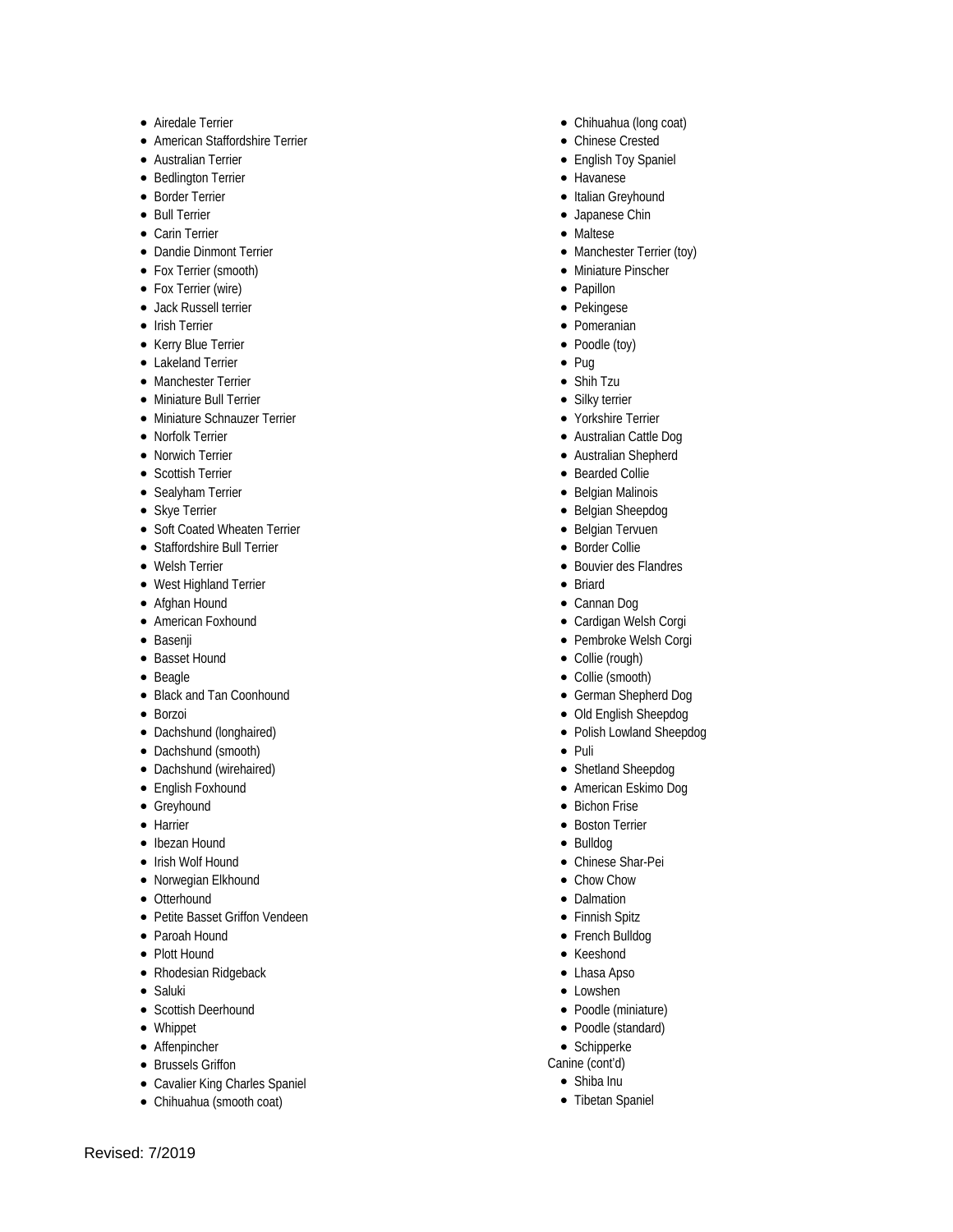- Tibetan Terrier
- Akita
- Alaskan Malamute
- Anatolian Shepherd Dog
- Bernese Mountain Dog
- Boxer
- Bullmastiff
- Doberman
- Pinscher
- Giant Schnauzer
- Great Dane
- Great Pyreness
- Greater Swiss Mountain Dog
- Komondor
- Kuvasz
- Mastiff
- Newfoundland
- Portugese
- Water Dog
- Rottweiler
- Saint Bernard
- Samoyed
- Siberian Husky
- Standard Schnauzer
- American Water Spaniel
- Brittany
- Chesapeake Bay Retreiver
- Clumber Spaniel
- Cocker Spaniel
- Curly-Coated Retreiver
- English Cocker Spaniel
- English Setter
- English Springer Spaniel
- Foeld Spaniel
- Flat-Coated Retreiver
- German Shorthaired Pointer
- German Wirehaired Pointer
- Golden Retriever
- Gordon Setter
- Irish Setter
- Irish Water Spaniel
- Labrador Retriever
- Pointer
- Spinone Italiano
- Sussex Spaniel
- Vizsla
- Weimaraner
- Welsh Springer Spaniel
- Wirehaired Pointing Griffon

#### Feline

Revised: 7/2019

- Tabby Persian
- Balinese
- Somali
- Snowshoe
- Tortoiseshell Persian
- American Bobtail
- Turkish Angora
- Bombay
- Manx
- Havana Brown
- Himalayan
- Longhair Scottish Fold
- Smoke Persian
- Devon Rex
- American Shorthair
- Tonkinese
- American Wirehair
- Russian Blue
- Solid Persian
- Japanese Bobtail
- Norwegian Forest Cat
- Bi-Color Persian
- Sphynx
- Abyssinian
- Oriental Shorthair
- Maine Coon
- British Shorthair
- American Curl (Classic Red Tabby)
- Chartreux
- Javanese
- Shorthair Scottish Fold
- Oriental Longhair
- Turkish Van
- Eqyptian Mau
- Singapura
- Korat
- Shaded Persian
- Tiffany
- Cornish Rex
- Birman
- Exotic Shorthair
- Cymric
- Ragdoll
- Siamese
- Burmese
- Colorpoint Shorthair
- Ocicat

#### Equine

• Arabian

Equine (Cont'd) • Morgan

• Quarter horse • Thoroughbred

• Tennessee Walking Horse

• Standardbred (Harness Horse Pacer, Trotter)